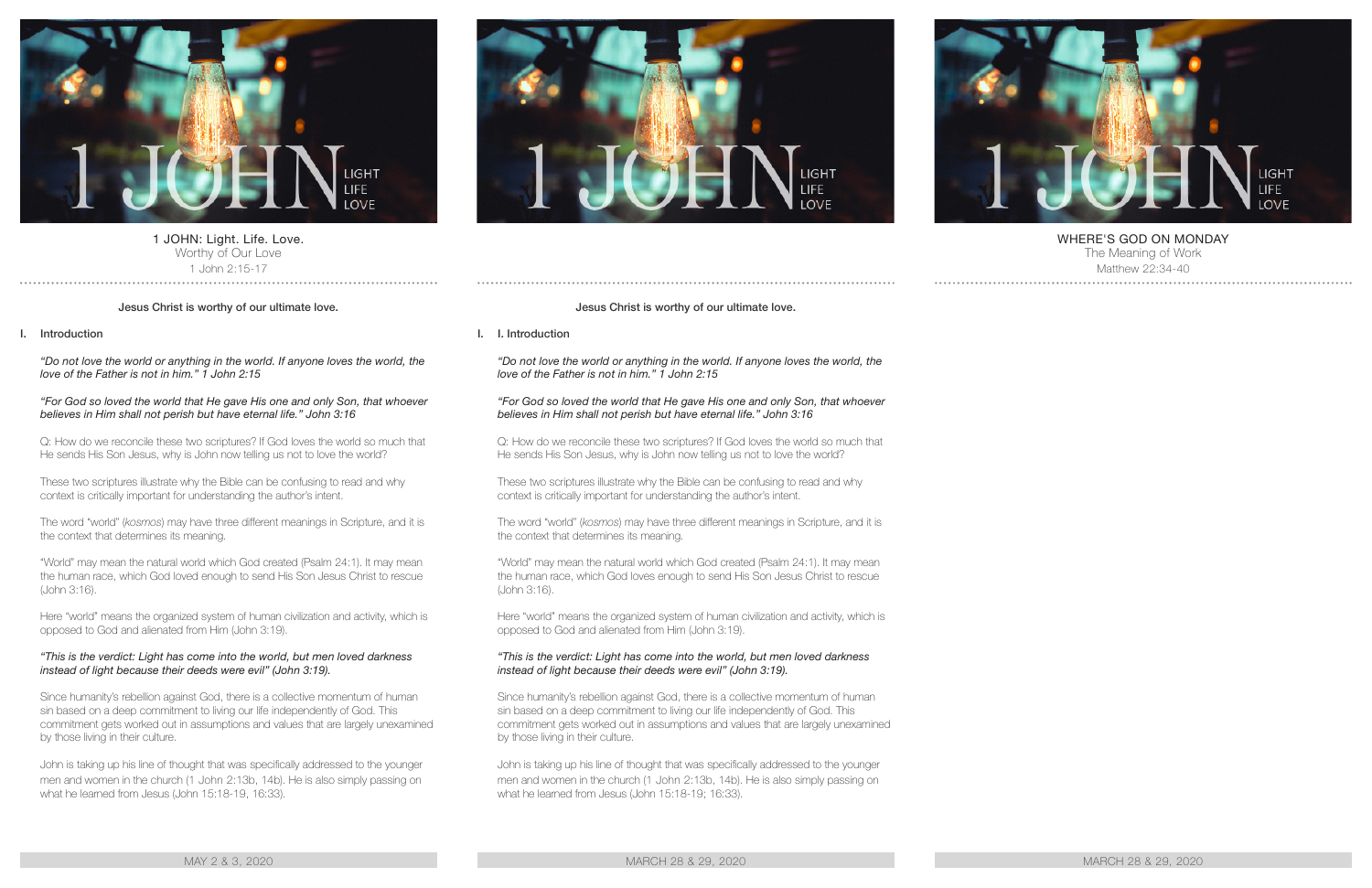*"If the world hates you, keep in mind that it hated me first. If you belonged to*  the world, it would love you as its own. As it is, you do not belong to the world, *but I have chosen you out of the world. That is why the world hates you." John 15:18-19*

## *"… don't you know that friendship with the world is hatred towards God? Anyone who chooses to be a friend of the world becomes an enemy of God." James 4:4*

There is an unholy trinity that wars against our love and devotion to Jesus Christ: our sin nature, Satan, and the world.

## II. The Kingdom of this World (Revelation 11:15)

- A. Ruled by Satan, the Prince of this world (1 John 5:19, John 12:31, 14:30)
- B. Exaltation of the ego or self pursues its own ends in self-sufficient independence from God (1 John 2:16)

The primary god of Western, modern culture is now the "sovereign self." The individual has replaced the Creator God as the center of reality, and the ultimate goal of life is happiness as determined by the individual self. All external ideas of truth or morality are rejected from one's personal feelings and desires.

Ex. "My truth" … "You above all" … Coke commercial – "Just do you."

Ex. (see pic) Abundant Living – A Workshop on How to Connect with Your Inner Authenticity"

The self is the epicenter of the world, but God is the epicenter of the Kingdom of God.

- C. Greed aroused by what one sees (1 John 2:16) Ex. Advertising …
- D. Life is all about now what can one have, accomplish, or experience (1 John 2:16, Matthew 16:26)
- E. Passing away (1 John 2:17, 1 Corinthians 7:31, Revelation 11:15)

## III. Our Only Hope: Rescue & Regeneration (Colossians 1:13-14, John 3:3-8)

## *"For wherever the human soul turns itself other than to You, it is fixed on sorrows even if it is fixed upon beautiful things." Augustine*

Back to John's command – "Do not love the world…"

Our problem: our hearts must love something. Left to ourselves, apart from God's regenerating grace to give us a new heart, we can only love the world. We need both rescue and regeneration, which is what Jesus Christ came to offer us.

Every human being is made in God's image, made to love God, but every human being is blinded and marred by sin. We are all under the spell of Satan and the power of sin that keeps us loving the world. We need Someone to rescue us!

This reality permeates popular culture in the belief that true love breaks the spell or curse. This message permeates our fairytales like Sleeping Beauty and Beauty and the Beast.

Ex. Sleeping Beauty – she falls under the witch's curse – imprisoned in a castle in a sleep that can only be broken by the kiss of true love … the prince fights the dragon to rescue her and awakens her with his kiss.

MAY 2 & 3, 2020 MARCH 28 & 29, 2020